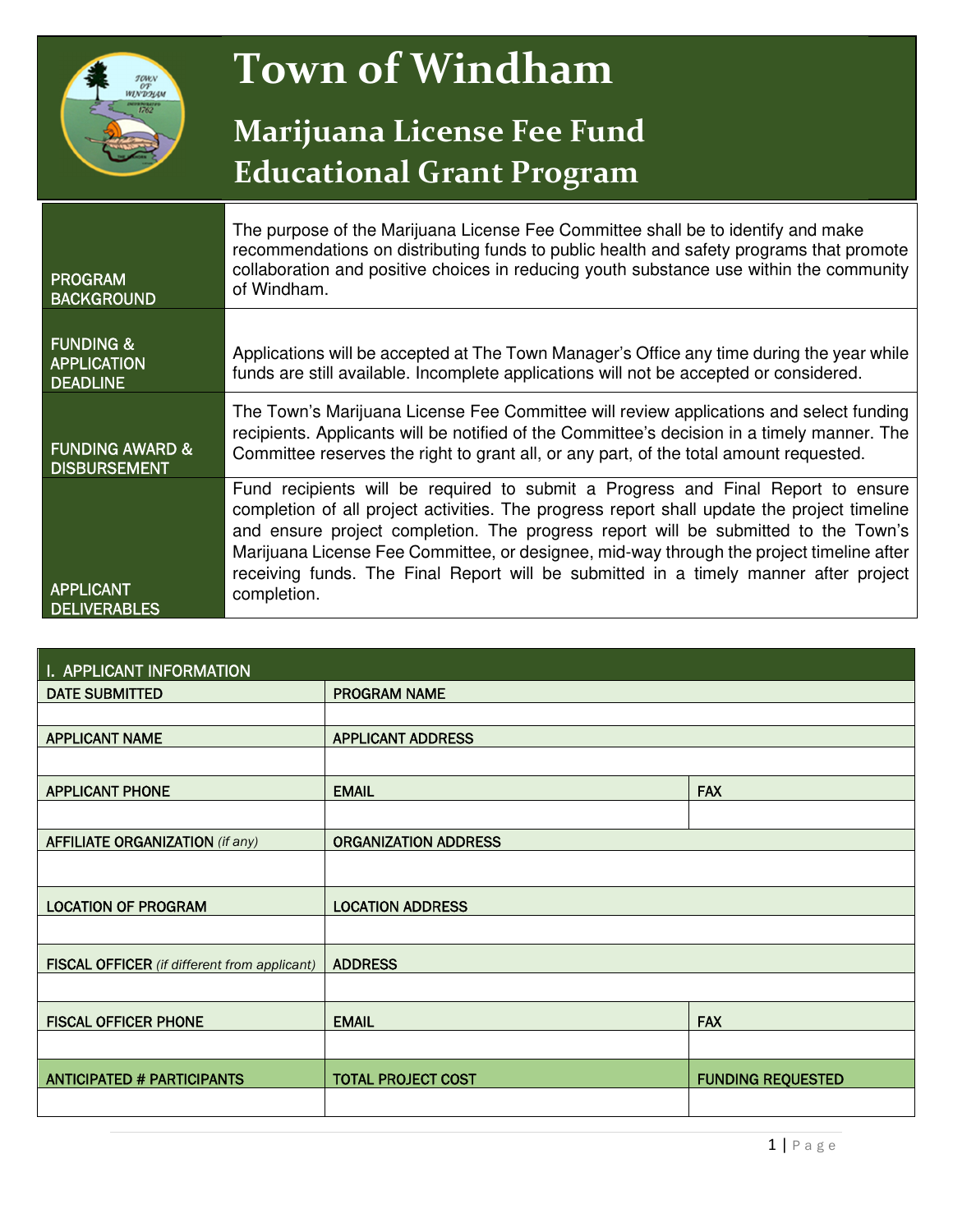

# **Town of Windham**

### **Marijuana License Fee Fund Educational Grant Program**

|                                                                                                       | II. PROGRAM INFORMATION - PLEASE PROVIDE: (Attach additional pages if necessary.) |
|-------------------------------------------------------------------------------------------------------|-----------------------------------------------------------------------------------|
| A. A STATEMENT OF THE<br><b>EDUCATIONAL VALUE OF</b><br><b>PROGRAM</b>                                |                                                                                   |
| <b>B. THE PROGRAM GOALS &amp;</b><br><b>OBJECTIVES</b>                                                |                                                                                   |
| C. THE PROGRAM CREATOR &<br><b>TARGET AUDIENCE</b>                                                    |                                                                                   |
| D. HOW THE PROGRAM IS<br>MONITORED FOR SUCCESS.<br><b>WHO IS RESPONSIBLE?</b>                         |                                                                                   |
| E. ADDITIONAL FUNDING<br><b>RESOURCES FOR YOUR</b><br><b>PROGRAM</b>                                  |                                                                                   |
| F. ADDITIONAL PARTNERS<br>PARTICIPATING IN THE<br><b>PROGRAM &amp; WHAT THEIR</b><br><b>ROLES ARE</b> |                                                                                   |
| <b>G. THE PROPOSED TIMELINE</b><br>FOR THE PROGRAM                                                    |                                                                                   |